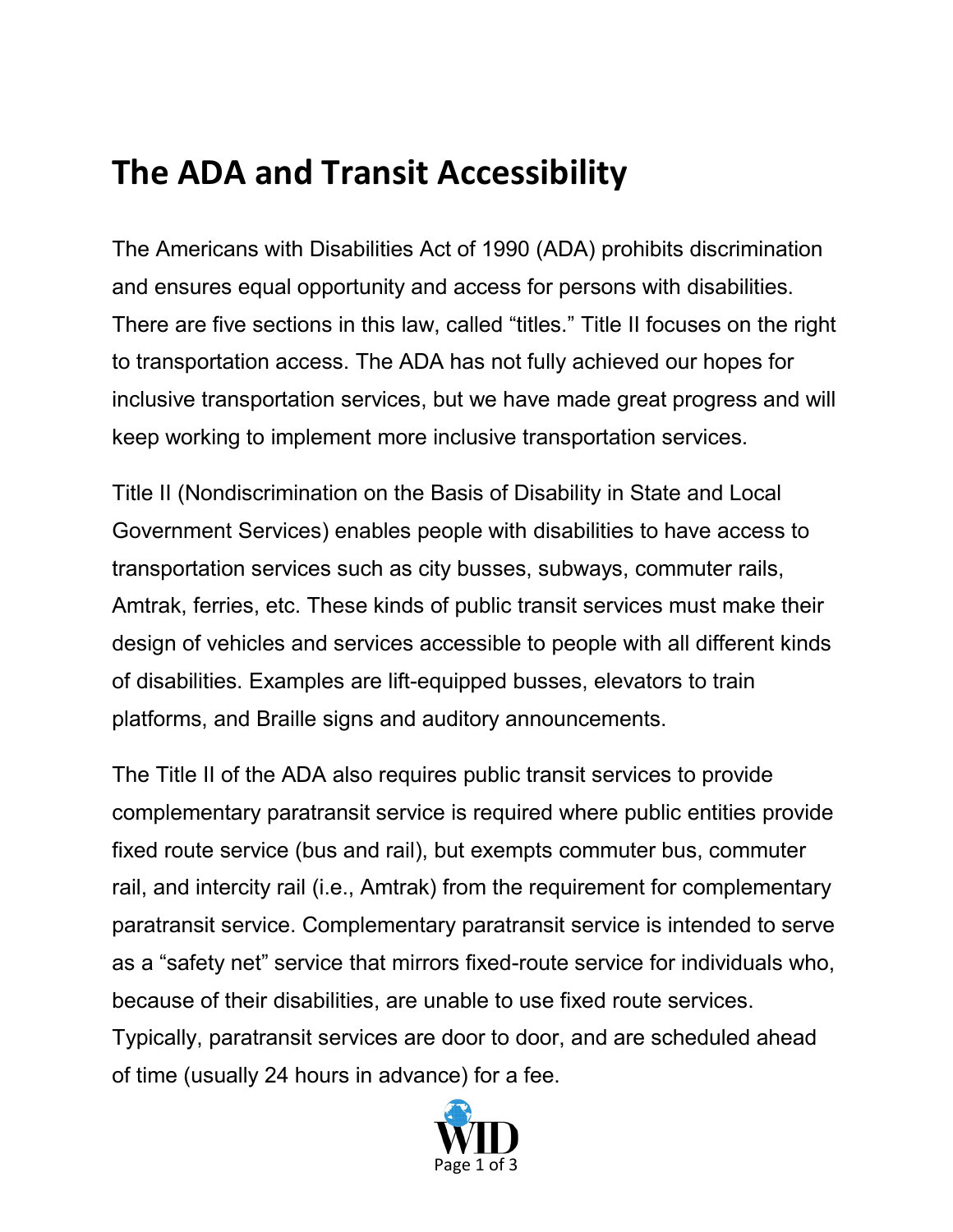## **Required Services and Accessibility Features**

Here is a list of required services and accessibility features of transportation facilities:

- Paths of travel, such as entrances, exits, boarding areas, level entrances to vehicles, narrowing gaps between doorways and platforms
- Ramps for boarding
- Bus stops
- Working elevators with Braille and working escalators
- Visual alarms
- Accessible ticket vending and fare collection machines
- Alternatives to turnstiles
- Emergency evacuation plans
- Accessible restrooms and water fountains
- Accessible signs and making announcements of bus stops
- Blue accessible parking spaces
- Accessible websites with schedules and information
- All devices and vehicles must be kept in working order; repairs must be done in a timely fashion
- Services animals trained to assist people with disabilities are allowed on transportation vehicles

Transit drivers are required to assist people with disabilities in specific ways, such as boarding, and securing wheelchairs, devices and buckling seat belts. They may not pressure people with disabilities to hurry up. They